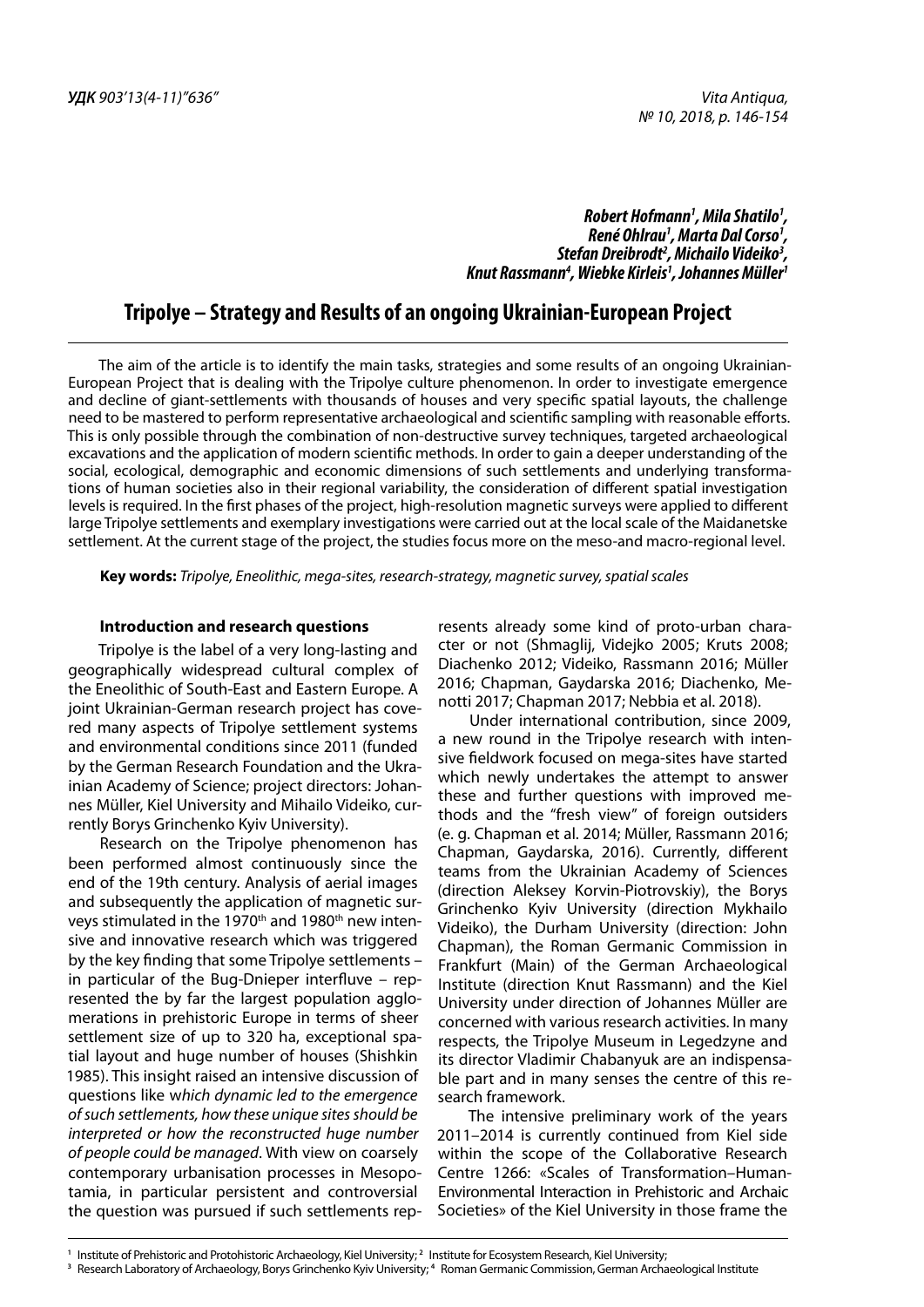attempt is undertaken to gain a more general understanding of transformations of human societies. Key questions of the sub-project D1 "Population agglomerations at Tripolye-Cucuteni mega-sites" – a case study within this wider cooperative project – concerns the reconstruction of development, population dynamics, environmental conditions and constraints at different spatial scales in order to come up with conclusions regarding the essence, nature and significance (importance) of the socalled «mega-sites».

Based on the mentioned research we hope to be able to answer questions about the social or political transformations which triggered the agglomeration of several thousands of people in Tripolye mega-sites in the relatively short period between about 4200 and 3600 BCE, how social and economic space was organised within these settlements and if the regional natural carrying capacity within their catchment area was reached. On the other hand we try to gain a better understanding regarding economic strategies and social and economic factors which caused and influenced the collapse and dispersal of these population agglomerations. In our opinion, the deeper understanding of all these different aspects requires also a trans-regional perspective not only within the distribution area of the Cucuteni-Tripolye cultural complex but also in the wider frame of neighbouring cultures for example in the Caucasus and the Carpathian Basin.

Our field work activities at Tripolye sites coarsely can be divided in three stages. In the *first*  stage between 2009 and 2012 high resolution medium and large scale magnetic surveys were performed in several mega-sites. In the *second* stage between 2013 and 2016 research was focused on the site- and micro-regional level at the example of the mega-site Maidanetske. Since 2016 the work is continued at the meso-regional level of three key regions which encompass large parts of the distribution area of the Cucuteni-Tripolye cultural complex. The comparison of these three regions provides a macro-regional perspective on the Cucuteni-Tripolye complex as a whole. In the following strategies and (some) preliminary results of each of these stages are briefly presented.

#### **1. Geophysical Survey**

The application of medium and large-scale magnetic surveys on Tripolye settlements became a key-strategy for the current stage of research. Two aspects should be highlighted: On the one hand, in the last decades critical technical enhancement was obtained with the development of car-driven GPS-coupled multi-sensor-gradiometers, which allow magnetic surveying of areas on a new scale providing magnetic maps with very high spatial resolution in the range of centimetres (Rassmann et al. 2016). On the other hand, in the loess-soils of the

Ukrainian lowlands an excellent visibility of burnt and deepened features is given. This good contrast is due to the soil conditions and the relatively short life-spans of many settlements and the resulting low degree of superimposition of findings.

The high-resolution magnetic plans provided completely new insights in components and spatial organization of Tripolye settlements. In the Bug-Dnieper interfluve important mega-sites as Maidanetske, Talianki, Dobrovody and Nebelivka from the phases Tripolye B2 and C1 were surveyed, which represents the period with the largest settlements and highest degree of population agglomeration (Kruts et al. 2011; Chapman et al. 2014; Rassmann et al. 2014; Ohlrau 2015; Rassmann et al. 2016; Chapman, Gaydarska, Hale 2016).

The magnetic plans of the mentioned settlements consistently show elements which are usually associated with a mega-site of the Bug-Dniester interfluve are. These elements are (Figure 1):

1. Concentric rings of houses around a central unbuilt place,

2. Radial trackways those lead into the site, and cross the concentric house rows. Both categories are aligned along house-empty spaces which are interpreted as communication paths,

3. Enclosures those demarcate certain areas within the site and around the site,

4. Houses of different size between 9 and 250 m<sup>2</sup> (average c.70  $\mathrm{m}^2$ ) that are in the majority of cases burned down, while a smaller parts of buildings are less visible (Ohlrau, 2015),

5. Thousands of pits which can in many cases clearly be affiliated to houses due to their positioning,

6. A special category of buildings, so called "mega-structures", those are in many cases much larger than normal houses, those are in many cases located in particular visible positions within the public space of the settlements and those show also specific architectural characteristics, and

7. A category of very strong round magnetic anomalies could be identified as remains of updrought double chamber pottery kilns of an advanced type which might indicate higher degrees of craft specialisation (Kruts et al. 2011; Kruts, Korvin-Piotrovskiy, Rassmann 2014; Korvin-Piotrovskiy et al. 2016).

### **2. Maidanetske: Research on the spatial level of one mega-site**

The described very precise survey results provided an extremely high potential for detailed studies of Tripolye settlements. The activities of the Kiev-Kiel fieldwork team focused on the mega-site Maidanetske and its surrounding which is located in the Uman region and belongs with a size of 200 ha to the largest Tripolye settlements at all (Muller et al. 2014; Videiko et al. 2015; Ohlrau 2015; Müller, Videiko 2016; Müller et al. 2016b).

© Vita Antiqua, 2018

<sup>©</sup> Vita Antiqua, 2018<br>© R. Hofmann, M. Shatilo, R. Ohlrau, M. Dal Corso, S. Dreibrodt, M. Videiko, K. Rassmann, W. Kirleis, J. Müller, 2018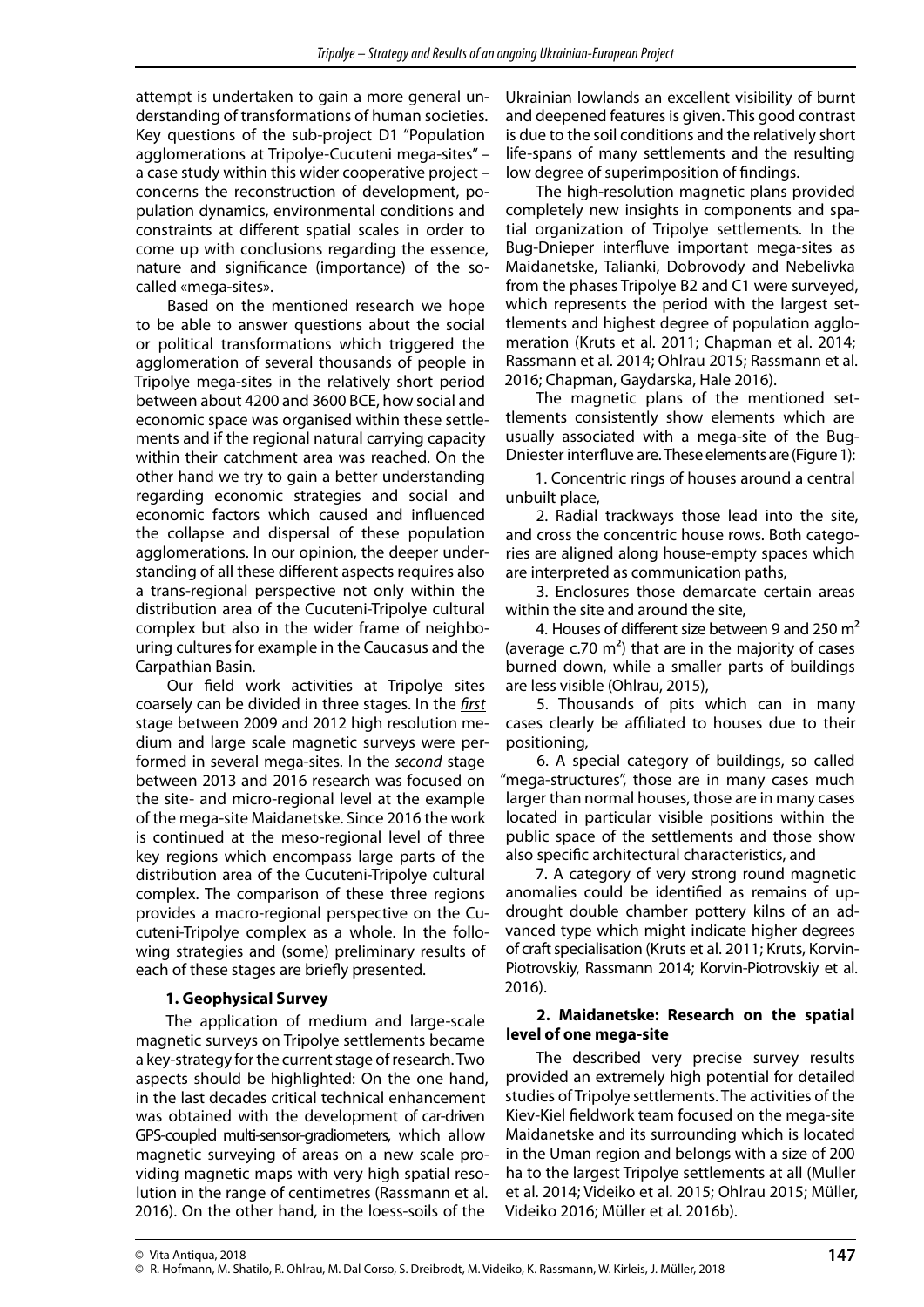The attempt to gain a deeper understanding of the site development and potential spatial differentiation of a mega-site required a sampling strategy which takes into account the huge dimension of the settlement (Müller et al. 2016a; Müller et al. 2016b). Elements of this sampling strategy are 1. The systematic evaluation of features in different of the concentric house rings and parts of the settlement, 2. The excavation of test trenches in different parts of the site, and 3. The systematic and exemplary excavation of different feature-categories which we determined in the plan of the magnetic survey. Extensive sampling was performed in all trenches for typo-chronological studies, radiometric dating, soil-scientific and geochemical investigations, zoo-archaeological and paleo-botanical analysis.

Meanwhile almost ninety radiocarbon dates from all investigated excavations were dated in order to gain an idea of the accurate site chronology and development. Preliminary results of the still ongoing evaluation of these data and typochronological studies of pottery remains indicating on the one hand far-reaching contemporaneity of house remains from different concentric house rings (Müller et al. 2016a). On the other hand, for example pits backfilled with burnt house remains could be identified which seem to represent earlier stages of the site occupation. In contrast to previous chronological models, our data seem to indicate a surprising long-lasting occupation of the settlement Maidanetske between about 3900 and 3600 BCE.

The exemplary excavation of burnt houses, which seem to a high degree standardised in terms of internal organization and interior furnishings, provided clear indicators for distinct activity zones and also certain differences between individual households (Müller, Hofmann, Ohlrau 2016c; Müller et al. 2017). Accordingly, a somehow elevated storey represented the main floor of the houses were the predominant number of activities took place. On the other hand also the space below this platform was probably used for example for storage and food preparation.

Regularly, beside of houses pits are located which, most likely, were predominantly dug into the ground in order to exploit clay materials for the house construction. We detected that several of these pits partly went through complex biographies with repeated recuttings, deposition of feasting remains and debris of burnt houses (Müller, Videiko 2016; Müller et al. 2016b). With a certain probability, such pits can be identified in the plan of the magnetic survey and distinguished from "normal pits" that were used regularly or occasionally for the disposal of domestic waste (Ohlrau 2015).

In trench 80 we investigated a magnetic anomaly with could be identified based on its specific signature as remain of an updraught pottery kiln of an in Europe new type with separated combustion chamber and firing chamber (Vіdejko et al. 2015; Müller, Videiko 2016; Korvin-Piotrovskiy et al. 2016). In accordance with other findings, the repeated renewal of this kiln indicates a long use life and therewith indirectly also the long occupation of the settlement. We assume that the construction, operation and maintenance of such kilns required the existence of specialised craftsmen what is supported also by the highly standardised ceramic pastes and generally high quality of Tripolye pottery.

From an economic point of view, analysis of animal bones and botanical macro-remains indicate for Maidanetske a mixed subsistence economy that was based on crop cultivation and animal husbandry (Kirleis, Dal Corso 2016; Müller et al. 2017; Dal Corso et al. 2018). Analyses on the carrying capacity of the site catchment indicate that the environment was able to carry the economic and environmental demands even of these large Tripolye settlements that might encompassed a population in the scale of 10.000 inhabitants per site (Ohlrau et al. 2016). However, regarding the question of the population size, further evaluation of our data need still to show how plausible is the assumed simultaneous existence of a majority of the burnt down houses.

Several sources are used to reconstruct the social and political organisation of Maidanetske community (Ohlrau 2015; Müller, Hofmann, Ohlrau 2016). Above the level of individual houses as the basic unit of social reproduction, separated house clusters of in average seven adjacent buildings in the same row are interpreted as indicator for the existence of neighbourhoods which could be based on kinship and joint decision making. Higher levels of communal political integration might be reflected on the one hand in the spatial division of the site through concentric or radial streets. On the other hand speaks the regular arrangement of the so called "mega-structures" in particular good visible positions within the public space for their character as some kind of communal buildings in those about 50–150 households might have been integrated (cf. Hofmann et al. 2016).

Since, however, so far in Tripolye settlements only very few of such building structures have been investigated in detail, their exact character remains still unclear. Thus, in trench 111 in 2016 one of such structure was excavated situated in the house-empty concentric 'public' ring zone which probably represents the main street of the settlement. This building showed, beside of its prominent positioning with the settlement, also architectural characteristics which are clearly different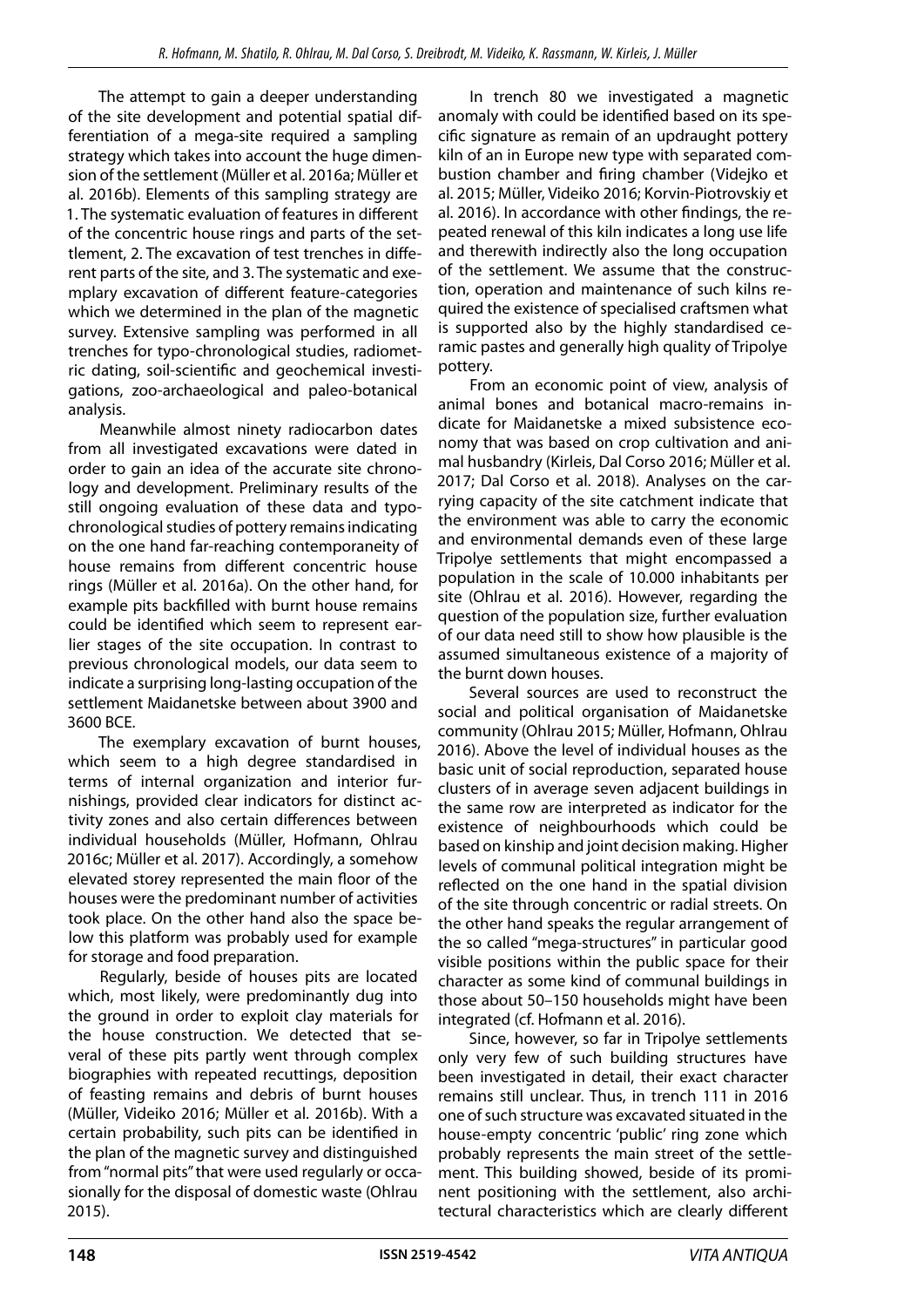from normal houses. Ongoing detailed analysis of the find inventory will hopefully provide further clues on the concrete functions of such buildings.

#### **3. Bug-Dnieper interfluve: Ongoing meso-regional research**

After the exemplary and detailed investigation of one mega-site, the research strategy was extended spatially and diachronically. Three test regions in North Moldova, in the Dniester-Southern Bug interfluve and in the Southern Bug-Dnieper interfluve were chosen within those we are trying to trace the emergence and decline of large agglomerated settlements and mega-sites at meso-regional scale in diachronic perspective (Figure 2). Research in these regions is focused on key sites and includes for each of these settlements magnetic surveys, test trenches, radiometric dating, typo-chronological analysis (if possible including find-inventories of earlier research) and paleo-botanical, soil-scientific and zooarchaeological investigations.

The work in geographically and ecologically different areas opens different perspectives: On the one hand, regionally differentiated trajectories and populations dynamics can be identified and reconstructed. On the other hand, it seems possible to understand environmental and cultural factors which triggered for example distinct differences in sites size and site densities in the different study regions. Since for example mega-sites of more than 100 ha extension are clearly concentrated in the Southern Bug-Dnieper region, a lot of attention was paid to this region.

In this study "region A" we chose sites from different phases of the Tripolye development for further investigations. In order to understand the beginnings of the mega-site phenomenon early large sites were selected as key sites for further work which represent so-called "East Tripolye" (Chizhovka, Onopriyivka, Vesely Kut) situated north of the city Talne. Among other things due to differing techniques of pottery decoration with deepened ornaments, "East Tripolye" is considered as different line of development in contrast to the "Cucuteni" or "West Tripolye" development which is characterized through painted decorations (e.g. Movsha 1984: 66).

"East Tripolye"-settlements from the period Tripolye B1, B1–B2 and B2 were investigated by E. Tsveck who suggested four stages of East-Tripolye development (Cvek 1980; 1985; 1999; 2006). In order to gain a more clear understanding of the development of settlement layout and chronology we chose settlements from different stages. Based on new settlement plans among other things the continued growth of settlement size from about 20 ha (Chizhovka) to 60 ha (Vesely Kut) within the period Tripolye B1–B2 can be traced and

the emergence of the characteristic concentric settlement layout observed.

The trajectory towards the formation of megasites continued later under contribution of "West-Tripolye" during the phases Tripolye B2 and C1 in the well-known Vladimirovko-Tomashovka line of development. New magnetic research, surface collections and test excavations were for example performed in the settlement Volodimirovka (95 ha). Magnetic surveys were carried out also in the mega-site Glybochok (Tripolye B2 or C1, 140 ha) and several small sites in the wider surrounding of the mega-site Maidanetske (Ohlrau 2018).

In order to understand also the decline of Tripolye population agglomerations in the Southern Bug Dnieper interfluve it is necessary to investigate further also mega-sites of the so-called Kosenovka regional group which represents the phase of final Tripolye C1 or C2 according to current relative-chronological opinions (Movsha 1984, с. 71; Rizhov 2007, с. 469). These last megasites which are differing from settlements of the Tomashovka group by many aspects as for example pottery style and house building are included in the focus of our research as well.

### **Conclusions**

Currently, increased effort is made to understand the societal dynamics behind the emergence and the decline of singular Eneolithic mega-sites of the late  $5<sup>th</sup>$  and the  $4<sup>th</sup>$  millennium BCE which were situated in the Ukrainian forest steppe zone. The extreme large spatial extension of sites, high number of structures which belonging to such settlements and the existence of clearly different regional trajectories and regional differences requires the consideration of the problem on different spatial scale levels. Thus, the application of the strategy – *performing large-scale surveys, in order to refine the research potential* – *site level investigations* – *and a more in-depth study of the mega-site phenomenon through a diachronic and spatial perspective* seems appropriate for studying our research questions. The third stage of the Tripolye project is still in the stage of development, however the chosen strategy is in many respect already justified.

### **Acknowledgements**

The reasearch is funded by the Deutsche Forschungsgemeinschaft (DFG, German Research Foundation - Project nummer 2901391021 – SFB 1266). We would like to thank many here unnamed colleagues and students without them our research could be not successful and rewarding. We further acknowledge our colleagues from the Kiel Collaborative Research Centre 1266 "Scales of Transformation" for intensive support and the creation of an extremely positive research environment.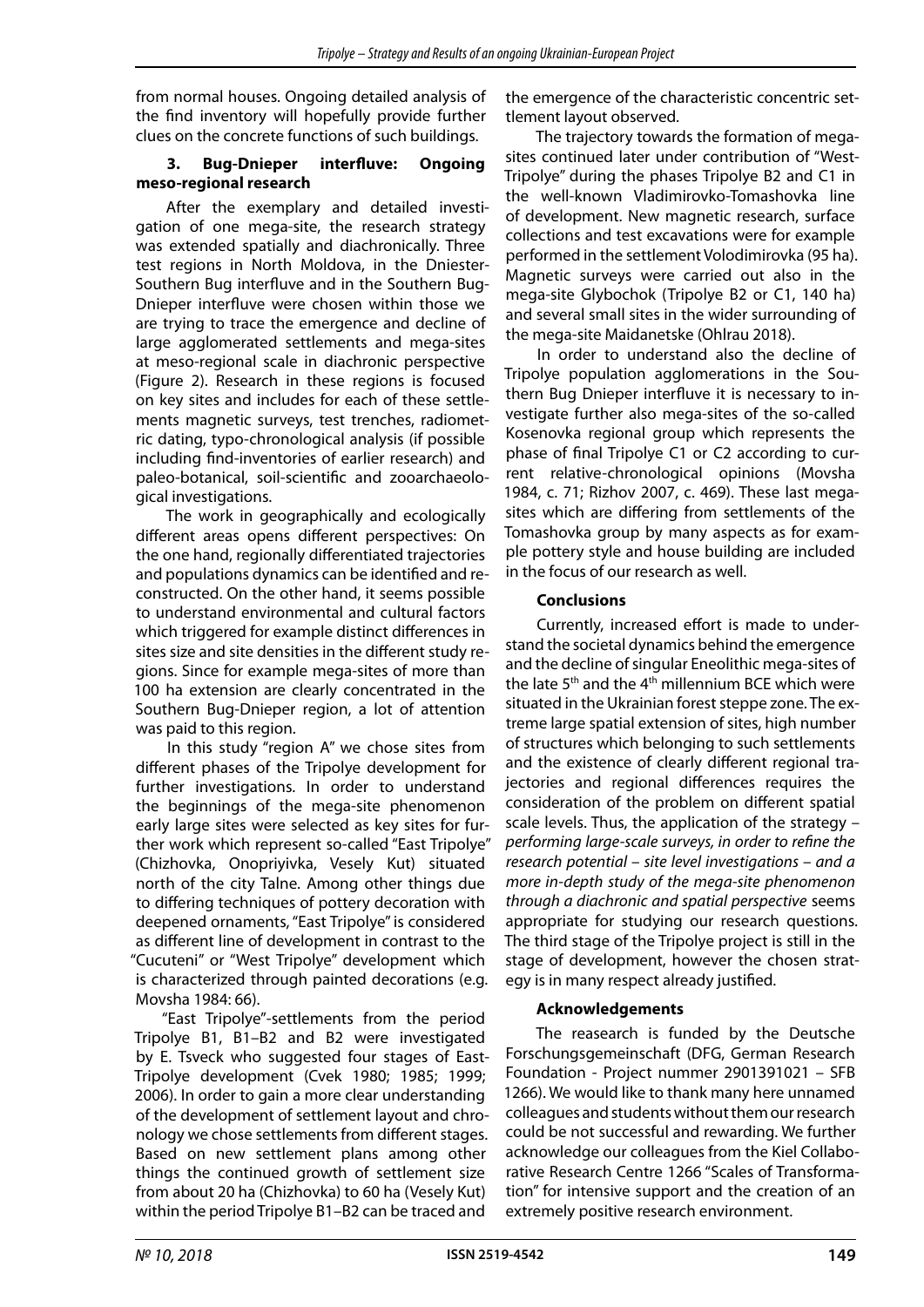# **References:**

- Chapman, J. 2017. The Standard Model, the Maximalists and the Minimalists: New Interpretations of Trypillia Mega-Sites. *Journal of World Prehistory* **30, 3**: 221–237.
- Chapman, J., Gaydarska, B. 2016. Low-Density Urbanism: The Case of Trypillia Group of Ukraine. In: M. Fernández-Götz/D. Krause (Ed.), *Eurasia at the Down of History. Urbanization and Social Change*. New York: 81–105.
- Chapman, J., Gaydarska, B. 2016. Nine Questions for Trypillia Megasite Research. In: Borisov, B.D. *Studia in Honorem Professoris Boris Borisov*. Veliko Trnovo: 179–197.
- Chapman, J., Gaydarska, B., Hale, D. 2016. Nebelivka: Assembly Houses, Ditches, and Social Structure. In: Müller, J., Rassmann, K., Videiko, M.Y. (Ed.), *Trypillia Mega-Sites and European Prehistory 4100–3400.* Themes in Contemporary Archaeology 2. London, New York: 117–131.
- Chapman, J., Videiko, M.Y., Hale, D., Gaydarska, B., Burdo, N., Rassmann, K., Mischka, C., Müller, J., Korvin-Piotrovskiy, A., Kruts, V. 2014. The Second Phase of the Trypillia Mega-Site Methodological Revolution: A New Research Agenda. *European Journal of Archaeology.* **17, 3**: 369–406.
- Cvek, E.V. 1989. Bugo-dneprovskij variant vostochno tripol'skoj kul'tury: K probleme vydeleniya kul'tur i lokal'nyh variantov Tripol'ya. *Pervobytnaya arheologiya: Materialy i issledovaniya: Sb. nauch. tr.* / Kyiv: Nauk. Dumka: 106–117. (In Russian).
- Cvek, O.V. 1985. Osoblivostі formuvannya skhіdnogo regіonu tripіl's'ko-kukutens'koї spіl'nostі. *Arheologіya* **51**: 31–45. (In Ukrainian).
- Cvek, O.V. 2006. *Poselennya skhіdnotripіl's'koї kul'turi (korotkij naris)*. Kyiv. (In Ukrainian).
- Cvek,O.V. 1999. Struktura skhіdno tripіl's'koї kul'turi. *Arheologіya* **3**: 28–40. (In Ukrainian).
- Dal Corso, M., Kirleis, W. 2016. Trypillian Subsistence Economy: Animal and Plant Exploitation. In: Müller, J., Rassmann, K., Videiko, M.Y. (Ed.), *Trypillia Mega-Sites and European Prehistory 4100–3400.* Themes in Contemporary Archaeology 2. London, New York: 195–205.
- Dal Corso, M., Out, W. A., Ohlrau, R., Hofmann, R., Dreibrodt, S., Videiko, M., Müller, J., Kirleis, W. 2018. Where are the cereals? Contribution of phytolith analysis to the study of subsistence economy at the Trypillia site Maidanetske (ca. 3900-3650 BCE), central Ukraine. *Journal of Arid Environments* **157**: 137–148.
- Diachenko, A. 2012. Settlement System of West Tripolye Culture in the Southern Bug and Dnieper Interfluve : Formation Problems. In: Menotti, F., Korvin-Piotrovskiy, A.G., (Hrsg.), *The Tripolye Culture Giant Settlements in Ukraine.* Oxford: Oakville: 116–138.
- Diachenko, A., Menotti, F. 2017. Proto-Cities or Non-Proto-Cities? On the Nature of Cucuteni–Trypillia Mega-Sites. *Journal of World Prehistory* **30, 3**: 207–219.
- Hofmann, R., Ţerna, S., Ursu, C. E., Brandtstätter, L., Tiede, H., Mainusch, W., Authenrieth, S. 2016. Spatial organization and population size of small Cucuteni-Tripolye settlements: Results of geomagnetic surveys in Baia and Adâncata, Suceava County, Bucovina, Eastern Romania. *Journal of Neolithic Archaeology* **18**: 157–189.
- Korvin-Piotrovskiy, A.G., Hofmann, R., Rassmann, K., Videiko, M.Y., Brandtstätter, L. 2016. Pottery Kilns in Trypillian settlements. Tracing the division of labour and the social organisation of Copper Age communities. In: Müller, J., Rassmann, K., Videiko, M.Y. (Ed.), *Trypillia Mega-Sites and European Prehistory 4100–3400.* Themes in Contemporary Archaeology 2. London, New York: 221–252.
- Kruts, V. 2008. Giant-settlements of the Tripolian Culture. In: Korvin-Piotrovskiy, A. G. & Menotti, F. (Eds.) *Tripolye Culture in Ukraine: The Giant-Settlement of Talianki*. Kiev: Institute of Archaeology of the National Academy of Sciences of Ukraine: 42–48.
- Kruts, V.A., Korvin-Piotrovskij, A.G., Rassman, K., Peters, D. 2011. Tal'yanki: perezagruzka. Geomagnitnaya semka tri desyatiletiya spustya posle rabot. In Kruts, V.A., Korvin-Piotrovskij A.G., Ryzhov, S.N., Chernovol, D.K., Chabanyuk, V.V. *Poselenie-gigant Tal'yanki. Issledovaniya 2011* / Talianki – settlement-giant of the Tripolian culture. Investigations in 2011 , Kiev/Kiev 2011: 60–85. (In Russian).
- Kruts, V., Korvin-Piotrovskiy, A., Rassmann, K. 2014. New discovery of the kilns in the Tripolian Giant-Settlement Taljanki. In: Dumitroaia, G., Preoteasa, C., Ciprian-Dorin, N. (Hrsg.), *Cucuteni Culture within the European Neo-Eneolithic Context. Abstracts of the International Colloquium Cucuteni - 130, 15th - 17th October 2014 in Pietra Neamţ,* Pietra Neamţ: 117–121.
- Movsha, T.G. 1984. Hronologiya Tripol'ya-Kukuteni i stepnye kul'tury ehpohi rannego metalla v ee sisteme. *Problemy arheologii Podneprov'ya: Sb.n.s.* Dnepropetrovsk: 60–83. (In Russian).
- Müller, J. 2016. Demography and Social Agglomeration: Trypilla in a European Perspective. In: Müller, J., Rassmann, K., Videiko, M.Y. (Ed.), *Trypillia Mega-Sites and European Prehistory 4100–3400.* Themes in Contemporary Archaeology 2. London, New York: 7–16.
- Müller, J., Hofmann, R., Brandtstätter, L., Ohlrau, R., Videiko, M. Y. 2016a. Chronology and Demography: How Many People Lived in a Mega-Site? In: Müller, J., Rassmann, K., Videiko, M.Y. (Ed.), *Trypillia Mega-*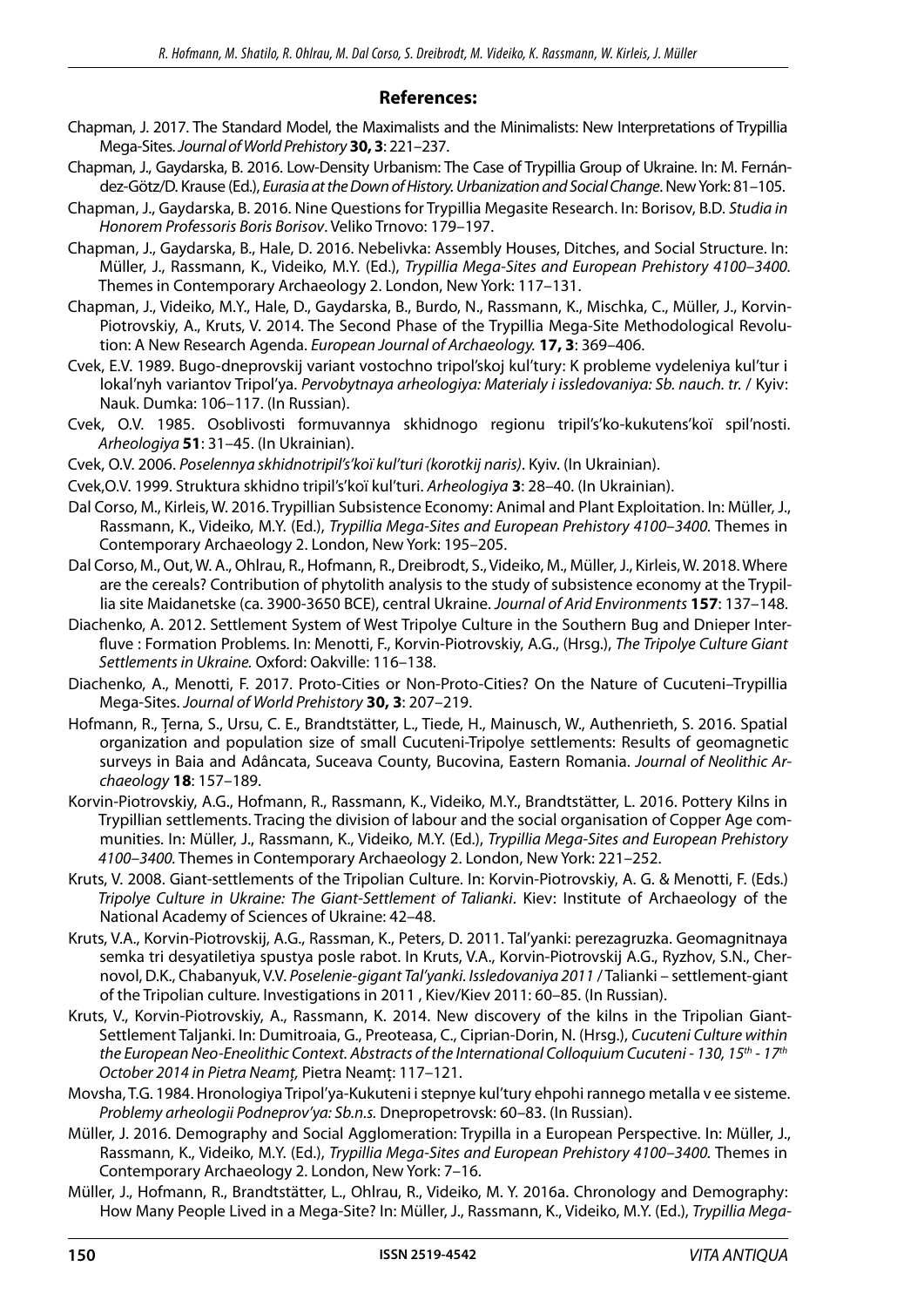*Sites and European Prehistory 4100–3400.* Themes in Contemporary Archaeology 2. London, New York: 133–170.

- Müller, J., Hofmann, R., Kirleis, W., Dreibrodt, S., Ohlrau, R., Brandtstetter, L., Dal Corso, M., Out, W., Rassmann, K., Burdo, N., Videiko, M.Y. 2016b. *Maidanetske 2013 – New excavations at a Trypillia mega-site.* Studien zur Archäologie in Ostmitteleuropa **16**, Bonn.
- Müller, J., Hofmann, R., Ohlrau, R. 2016c. From Domestic Households to Mega-Structures: Proto-Urbanism? In: Müller, J., Rassmann, K., Videiko, M. Y. (Ed.), *Trypillia Mega-Sites and European Prehistory 4100–3400.* Themes in Contemporary Archaeology 2. London, New York: 253–268.
- Muller, J., Hofmann, R., Rassmann, K., Mishka, K., Videjko, M.Y., Burdo, N.B. 2014. Majdaneckoe: issledovaniya po obnovlennomu planu poseleniya. *Stratum Plus*, **2**: 285–302. (In Russian).
- Müller, J., Rassmann, K. 2016. Introduction. In: Müller, J., Rassmann, K., Videiko, M.Y. (Ed.), *Trypillia Mega-Sites and European Prehistory 4100–3400.* Themes in Contemporary Archaeology 2. London, New York: 1–5.
- Müller, J., Videiko, M. 2016. Maidanetske: New Facts of a Mega-Site. In: Müller, J., Rassmann, K., Videiko, M.Y. (Ed.), *Trypillia Mega-Sites and European Prehistory 4100–3400.* Themes in Contemporary Archaeology 2. London, New York: 71–93.
- Nebbia, M., Gaydarska, B., Millard, A., Chapman, J. 2018. The making of chalcolithic assembly places: Trypillia megasites as materialized consensus among equal strangers? *World Archaeology*: 1–21.
- Ohlrau, R. 2015. Trypillia Großsiedlungen: Geomagnetische Prospektion und architektursoziologische Perspektiven (MSc thesis Kiel University). *Journal of Neolithic Archaeology* **17**: 17–99.
- Ohlrau, R. 2018. *Maidanets'ke. Development and decline of a Trypillian mega-site in Central Ukraine* (PhD Christian-Albrechts-Universität zu Kiel).
- Ohlrau, R., Dal Corso, M., Kirleis, W., Müller, J. 2016. Living on the Edge? Carrying Capacities of Trypillian Settlements in the Buh-Dnipro lnterfluve. In: Müller, J., Rassmann, K., Videiko, M.Y. (Ed.), *Trypillia Mega-Sites and European Prehistory 4100–3400.* Themes in Contemporary Archaeology 2. London, New York: 207–220.
- Rassmann, K., Korvin-Piotrovskiy, A.G., Videiko, M.Y., Müller, J. 2016. The new Challenge for Site Plans and Geophysics: Revealing the Settlement Structure of Giant Settlements by Means of Geomagnetic Survey. In: Müller, J., Rassmann, K., Videiko, M.Y. (Ed.), *Trypillia Mega-Sites and European Prehistory 4100– 3400.* Themes in Contemporary Archaeology 2. London, New York: 29–54.
- Rassmann, K., Ohlrau, R., Hofmann, R., Mischka, C., Burdo, N., Videjko, M.Y., Müller, J. 2014. High precision Tripolye settlement plans, demographic estimations and settlement organization. *Journal of Neolithic Archaeology* **16**: 63–95.
- Rizhov, S.M. 2007. Suchasnij stan vivchennya kul'turno-іstorichnoї spіl'nostі kukuten'-tripіllya na teritorії Ukraїni. In *O. Ol'zhich. Arheologіya.* Kyiv: 437–477. (In Ukrainian).
- Shishkіn, K.V. 1985. Planuvannya tripіl's'kih poselen' za danimi aerofotozjomki. *Arheologіya* **52**: 72–77. (In Ukrainian).
- Shmaglij, N.M., Videjko, M.Y. 2005. *Majdaneckoe tripol'skij protogorod*. Kiev. (In Russian).
- Videiko, M., Rassmann, K. 2016. Research on Different Scales: 120 Years of Trypillian Large Sites Research. In: Müller, J., Rassmann, K., Videiko, M.Y. (Ed.), *Trypillia Mega-Sites and European Prehistory 4100–3400.* Themes in Contemporary Archaeology 2. London, New York: 17–28.
- Vіdejko, M.Y., Muller, J., Burdo, N.B., Hofmann, R., Cerna, S. 2015. Doslіdzhennya u centralnіj chastinі Majdanec'kogo. *Arheologіya*, **1**: 71–78. (In Ukrainian).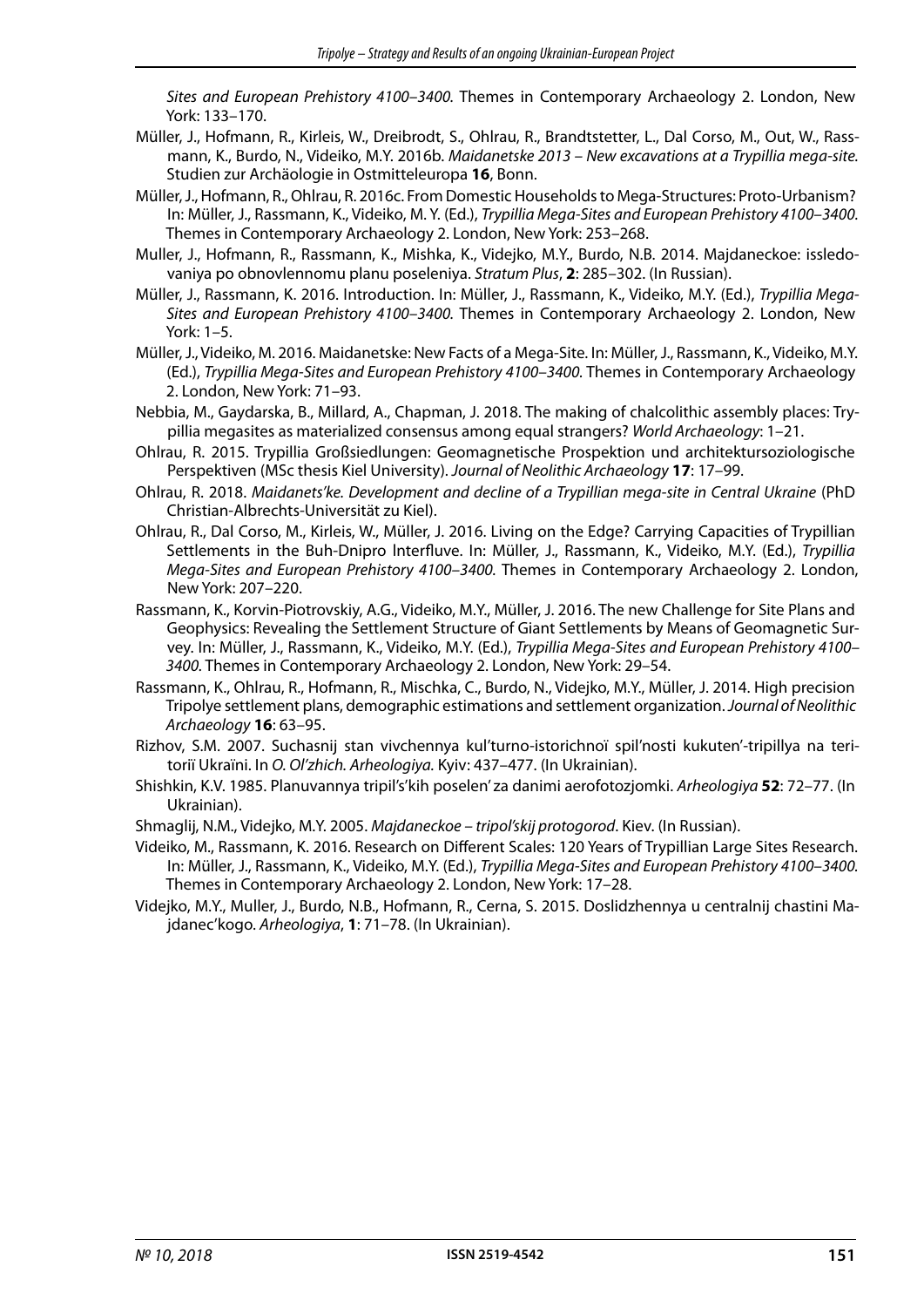### *Роберт Хофманн, Міла Шатіло, Рене Олрау, Марта Даль Корсо, Стефан Драйбродт, Михайло Відейко, Кнут Рассманн, Вібке Кірлайс, Йоханес Мюллер*

## **Трипілля – стратегія та результати поточного українсько-європейського проекту**

Метою статті є визначення основних завдань, стратегії та окремих результатів поточного українсько-європейського проекту, що має справу з феноменом трипільської культури. В даний час докладаються значні зусилля для розуміння соціальної динаміки виникнення та занепаду унікальних енеолітичних мега-сайтів кінця 5-го та 4-го тисячоліття до нашої ери, які знаходилися в лісостеповій зоні України. Надзвичайно великий розмір цих поселень, велика кількість різних археологічних об'єктів, що на них зафіксовані, а також чітка наявність різних регіональних траекторій, відмінностей, в тому числі хронологічних, між цими сайтами, вимагають розгляду проблеми на різних рівнях просторового масштабу. Таким чином, застосування стратегії – 1 проведення великомасштабних розвідок з метою визначення дослідницького потенціалу – 2 дослідження на рівні окремого сайту – 3 більш поглиблене вивчення феномену мега-сайтів через діахронічну та просторову перспективу, здається доцільним для вивчення наших дослідницьких питань. Третій етап трипільського проекту все ще знаходиться на стадії розробки, проте обрана стратегія в багатьох відношеннях вже виправдовуе себе.

**Ключові слова:** *трипілля, енеоліт, мега-сайти, дослідницька стратегія, магнітні дослідження, просторові масштаби*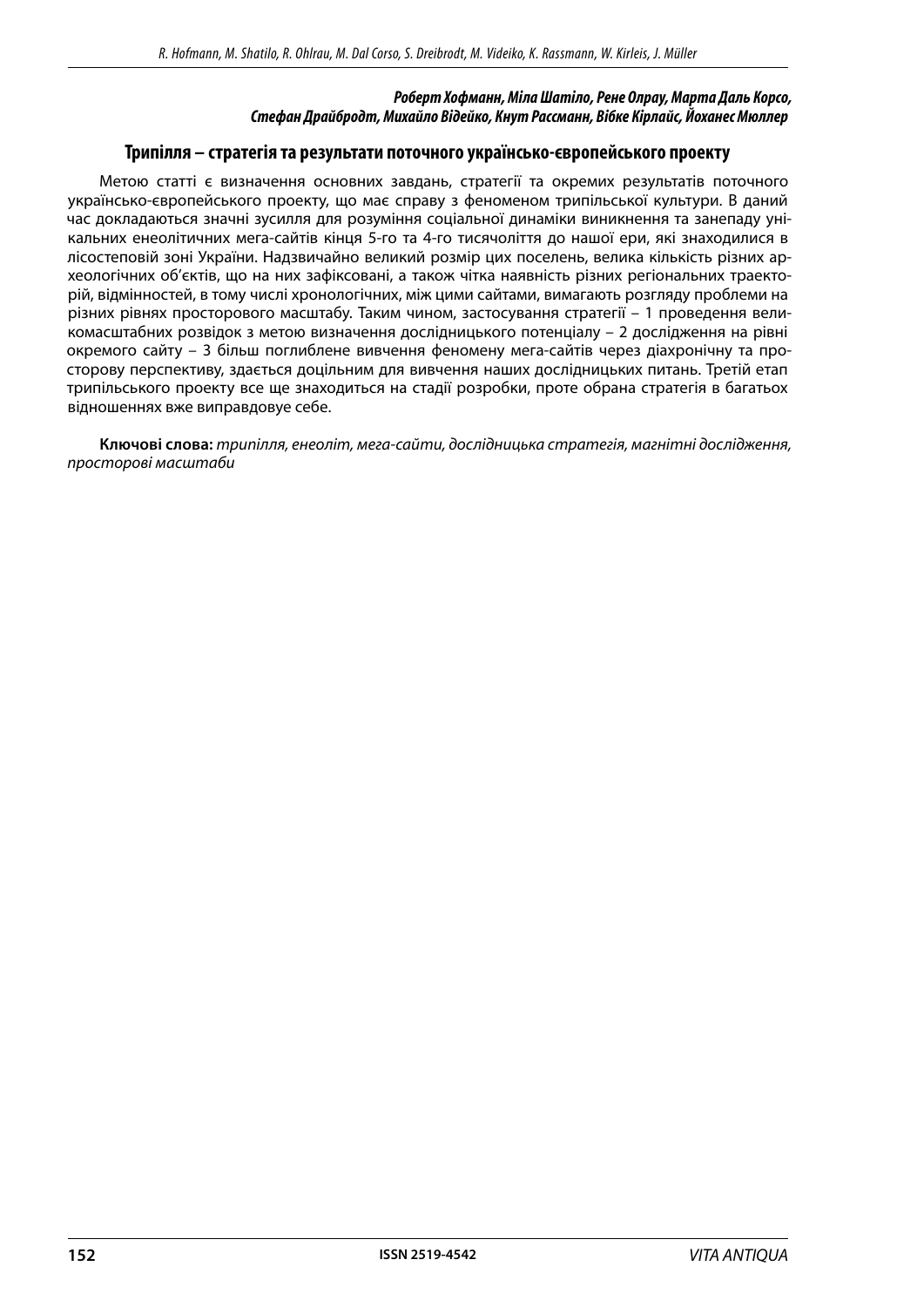

**Fig. 1.** Maidanetske. Plan of the magnetic survey (as of 2016) with excavation trenches (WGS84 ellipsoid, UTM 36N coordinate system). With numbers are trenches of the 2013 to 2016 excavations displayed (Source: R. Ohlrau/R. Hofmann).